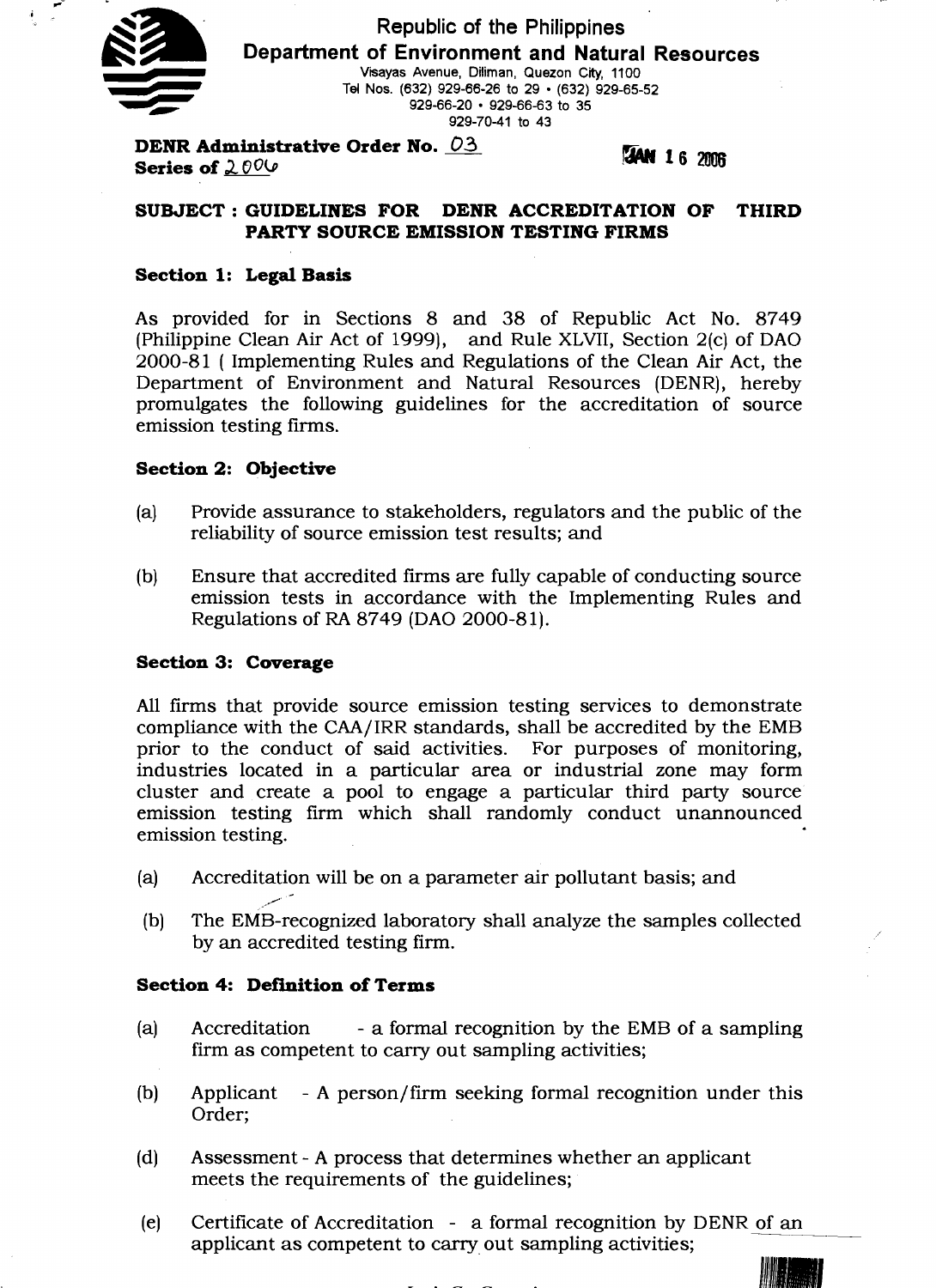**(f)** EMB - refers to the Central Office;

ARE A COMPARABLE DESCRIPTION DES COMPARATIONS DE L'ARCHER DE L'ARCHE DE L'ARCHE DE L'ARCHE DE L'ARCHE DE L'ARCHE DE L'ARCHE DE L'ARCHE DE L'ARCHE DE L'ARCHE DE L'ARCHE DE L'ARCHE DE L'ARCHE DE L'ARCHE DE L'ARCHE DE L'ARCHE

- (g) Firm any entity registered under Philippine laws that is engaged in source emission stack testing and related activities; and
- (h) SAT Sampling Assessment Team

## **Section 5: Requirements for Accreditation**

1. Application requirements

Any applicant who is not disqualified by any existing law or regulation to engage in the conduct of source emission testing is qualified to apply for Certificate of Accreditation provided that the requirements set forth in this section are complied with.

- **A.** Documentary Requirements
- (a) A duly accomplished and notarized application form;
- (b) A certified copy of the following:

i. Sole proprietorship: Certificate of Business Name Registration

ii. For corporation/ partnership: Securities and Exchange Commission (SEC); Certificate of Registration; Articles of Incorporation/Partnership; and Board Resolution under oath specifying the name of its authorized representative.

- (c) Location map of the firm's office and premises;
- (d) List of personnel involved in the operation of sampling including their job descriptions, qualifications, trainings/ seminar attended and responsibilities, with supporting documents
- (e) List of prescribed equipment pursuant to Annex A;
- **(f)** Calibration and maintenance procedures including reference materials;

The organization shall adopt an EMB-approved system for calibration and maintenance of its sampling equipment. calibration and maintenance of its sampling equipment. Certificates of equipment calibration and logbook of maintenance shall be compiled and made available anytime upon request by the DENR.

(g) Quality Assurance and Quality Control Procedure;

The organization shall adopt an EMB-approved quality assurance program.

- (h) Copies of all field sampling data sheets previously conducted whenever applicable;
- (i) Procedures for performance of source emission testing;

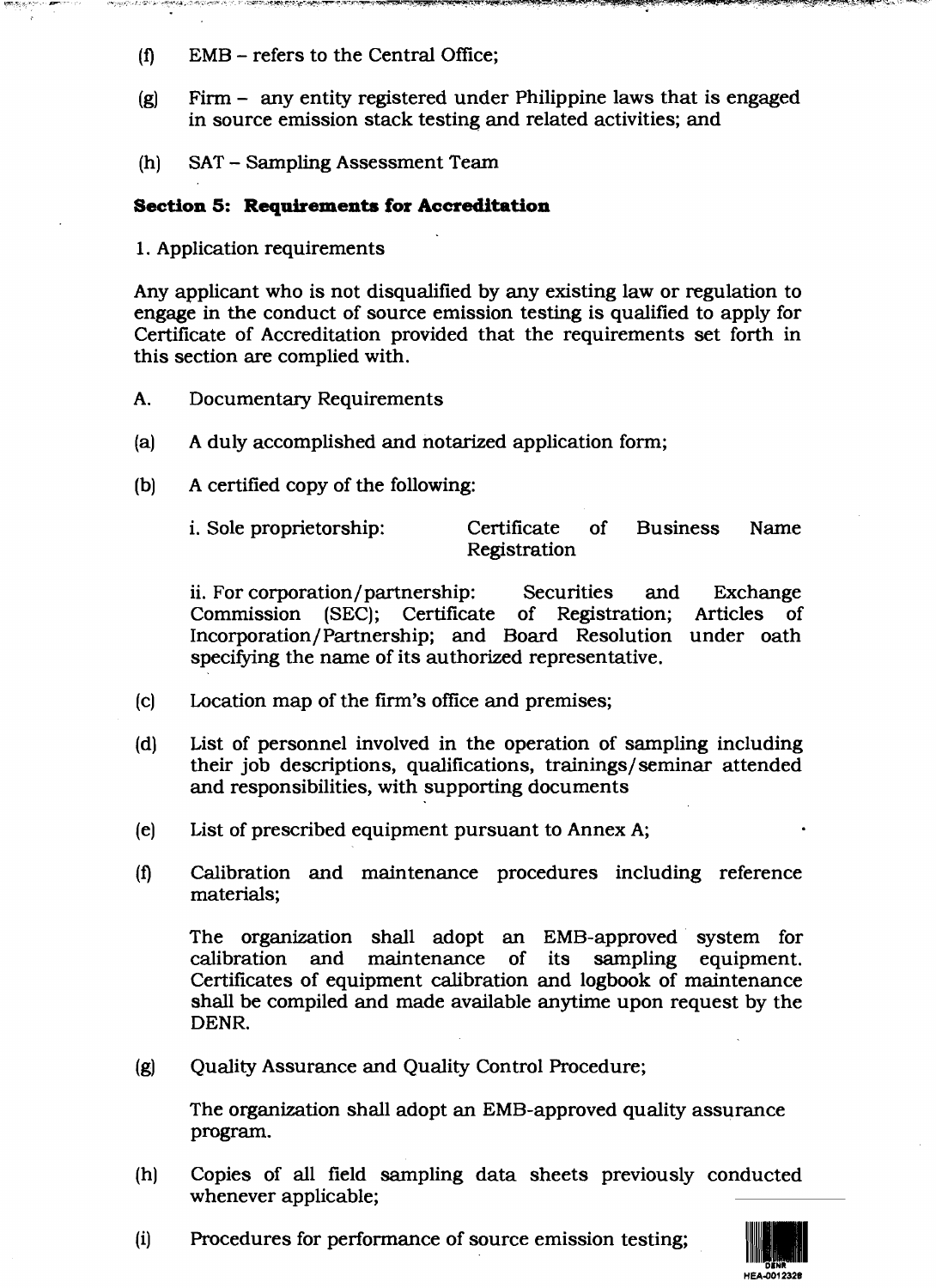$(i)$ Chemical waste management practices;

> The organization shall have adequate provisions for the collection, storage, treatment and disposal of chemical wastes in sampling activities.

Safety and health procedures to include list of protective personnel  $\omega$ equipment:

The organization shall have a health and safety program that includes the use of personal protective equipment.

**B. Personnel Requirements** 

The source emission stack testing team shall be composed of at least;

- $(a)$ One (1) Quality Assurance/Quality Control Manager
- One (1) Team Leader  $(b)$
- One (1) Technical aide  $(c)$

whose qualifications shall be as follows

- Quality Assurance/Quality Control Manager  $(a)$ 
	- Licensed engineer, preferably a chemical engineer  $1)$
	- At least one (1) year experience in source emission testing  $2)$ (SET)
	- Should have undergone quality assurance training for SET  $3)$
- Team Leader  $(b)$ 
	- Licensed engineer, preferably a chemical engineer  $1)$
	- $2)$ At least one (1) year experience in source emission testing  $(SET)$
	- Should have undergone quality assurance training for SET  $3)$

And whose duties and responsibilities shall be as follows:

- QA/QC Manager  $(a)$ 
	- 1) undertake QA/QC test on the actual source emission testing and the results of sampling
	- 2) Prepares report of the QA/QC test
- $(b)$ Team Leader
	- 1) Prepares the equipment and accessories, glassware for sampling
	- 2) Undertake oral and written examinations for source emission testing
	- 3) Conducts the source emission test
	- 4) Prepares report of the test
- **Technical Aide**  $(c)$



1) Assist the Team Leader as requested by the latter.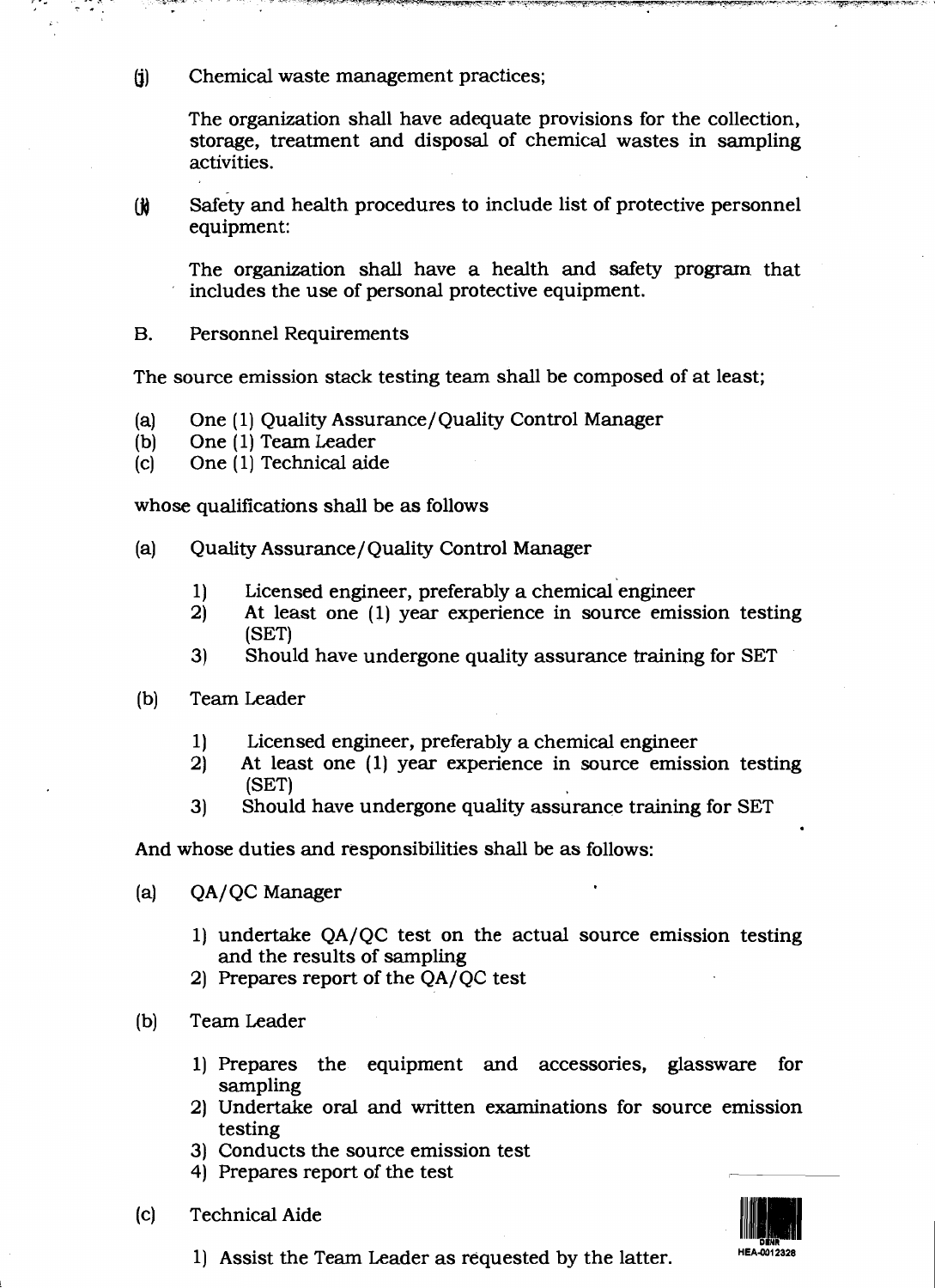## C. Work area Requirements

There shall be adequate working and storage areas. Working space requirement shall include preparation of reagents, storage space for chemicals, glassware, equipment and areas for cleaning activities.

#### Sampling methods D.

Sampling methods shall conform to the DENR-EMB approved methods and parameters herein attached as Annex A.

## Section 6. Technical Committee/Secretariat

For purposes of this DAO, the following committees/team shall be constituted under the EMB Central Office.

Secretariat - the Secretariat shall consist of EMB-Air Quality  $\bf i)$ Management Section technical staff.

The Secretariat shall coordinate and support activities related to the accreditation of the firm. The Secretariat shall assist the SAT in the discharge of its functions.

ii) Sampling Assessment Team (SAT) - the SAT shall composed of two (2) EMB Evaluators (licensed engineer) and one (1) EMB-Regional Office Evaluator (licensed engineer).

The SAT shall prepare the report for the proficiency test. This report shall be forwarded to the Technical Committee for consolidation and review. The report shall contain the recommendation of the SAT.

iii) Technical Committee for Accreditation of Sampling Firm (TCASF) the TCASF shall be composed of the Chiefs, AQMS and EQD and the Director, EMB.

The TCASF shall review the SAT report and shall indorse to the DENR Secretary for the issuance/non-issuance of the Certificate of Accreditation.

## **Section 7. Accreditation Procedure**

Where to file a.

Applications for accreditation and payment of the applicable fees shall be filed with the EMB Central Office.

 $\mathbf b$ . Review of documentary requirements

The Secretariat consisting of EMB- Air Quality Management Section technical staff shall coordinate and support activities related to the accreditation of the firm. It shall make a preliminary assessment of the completeness of the application documents. Only application with complete supporting documents will be accepted.

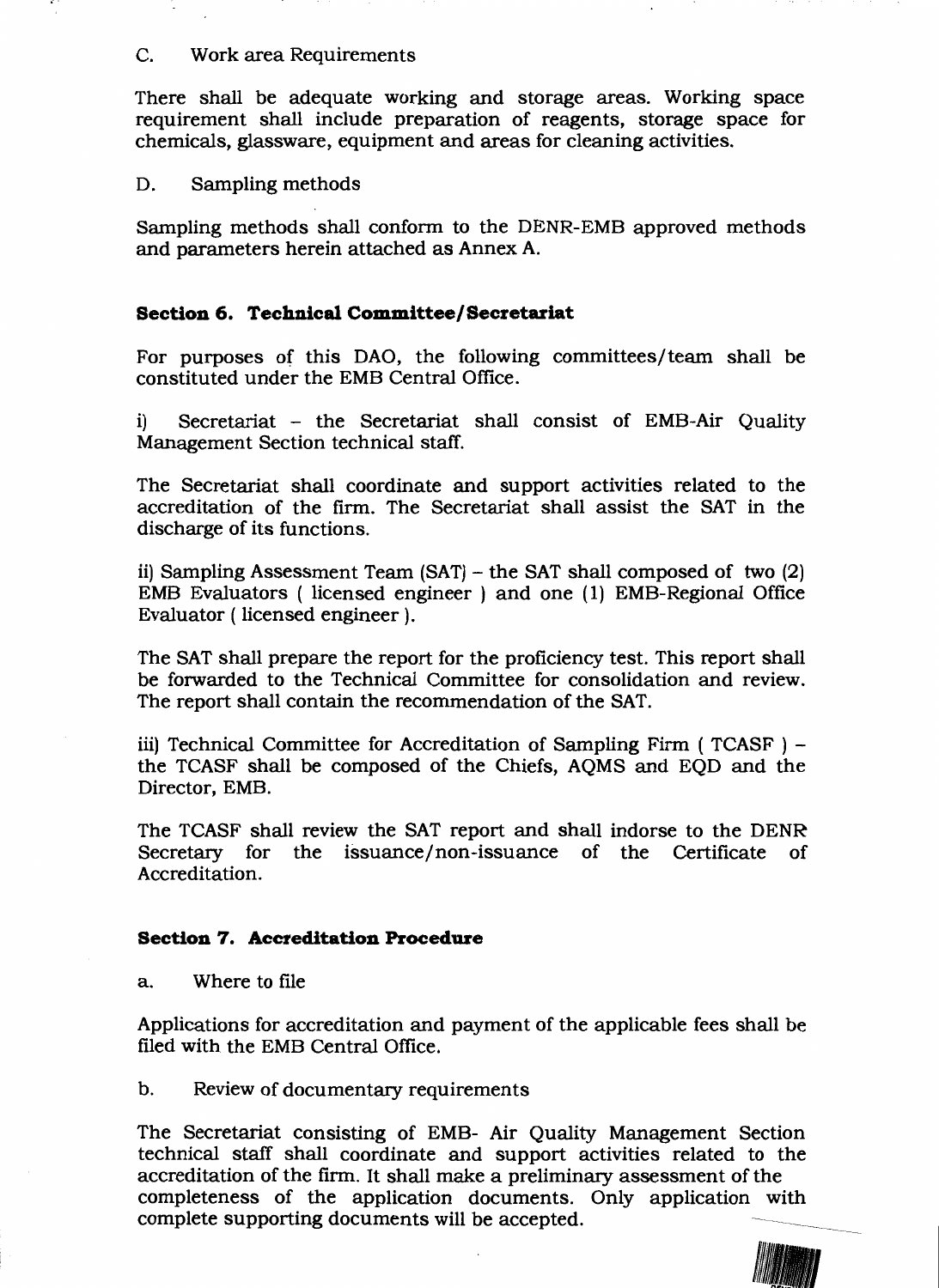The application shall be forwarded to the members of the Sampling Assessment Team (SAT).

 $\mathcal{P}^{\mathcal{A}}$  ,  $\mathcal{P}^{\mathcal{A}}$  ,  $\mathcal{P}^{\mathcal{A}}$  ,  $\mathcal{P}^{\mathcal{A}}$  ,  $\mathcal{P}^{\mathcal{A}}$  ,  $\mathcal{P}^{\mathcal{A}}$  ,  $\mathcal{P}^{\mathcal{A}}$  ,  $\mathcal{P}^{\mathcal{A}}$  ,  $\mathcal{P}^{\mathcal{A}}$  ,  $\mathcal{P}^{\mathcal{A}}$  ,  $\mathcal{P}^{\mathcal{A}}$  ,  $\mathcal{P}^{\mathcal{A}}$  ,  $\mathcal{$ 

Should there be findings of deficiencies, the applicant shall be required to rectify the same.

#### Assessment  $\mathbf{c}$ .

An on-site assessment shall be conducted by the Sampling Assessment Team to validate the information contained in the submitted documents in accordance with the requirements herein provided and in other applicable laws, rules and regulations. This shall be conducted within thirty (30) working days upon receipt of the complete document.

The Assessment Report, in a prescribed form, shall be prepared and submitted by the SAT to the Technical Committee for Accreditation of Sampling Firm. (TCASF)

Once the TCASF have reviewed the endorsement and found that same is satisfactory, it shall direct the SAT to conduct the proficiency test.

d. **Proficiency Test** 

The sampling firm shall be required by the SAT to participate in proficiency testing by the conduct of on-site source emission testing. A minimum of three (3) performance tests for each parameter applied for accreditation shall be completed under the observation and audit of the SAT. A written and oral examination shall be conducted to the personnel involved in sampling activities.

f. Final Assessment Report and Evaluation Report

The TCASF shall review the SAT report and shall indorse to the DENR Secretary for the issuance/non-issuance of the Certificate **of** Accreditation.

Issuance of Certificate of Accreditation g.

The Certificate of Accreditation shall be issued, signed and approved by the Secretary of the DENR based upon the evaluation result and recommendation of the TCASF. The Certificate shall, among others, contain the following information; name and address of the sampling organization, code number, scope of accreditation, parameters, list of personnel (Owner/proprietor or President/General Manager, QA Manager and Team Leader) effectivity and expiry date, signature of the Secretary, and dry seal of the DENR.

The accreditation shall be valid for three (3) years upon issuance unless revoked pursuant to Section 10.

#### h. Monitoring

The EMB-CO, in coordination with the EMB-Regional Offices, shall conduct periodic monitoring within six (6) months after the Certificate of Accreditation has been granted, and at least once a year, thereafter. Monitoring shall include but shall not be limited to the following:

WATAMAT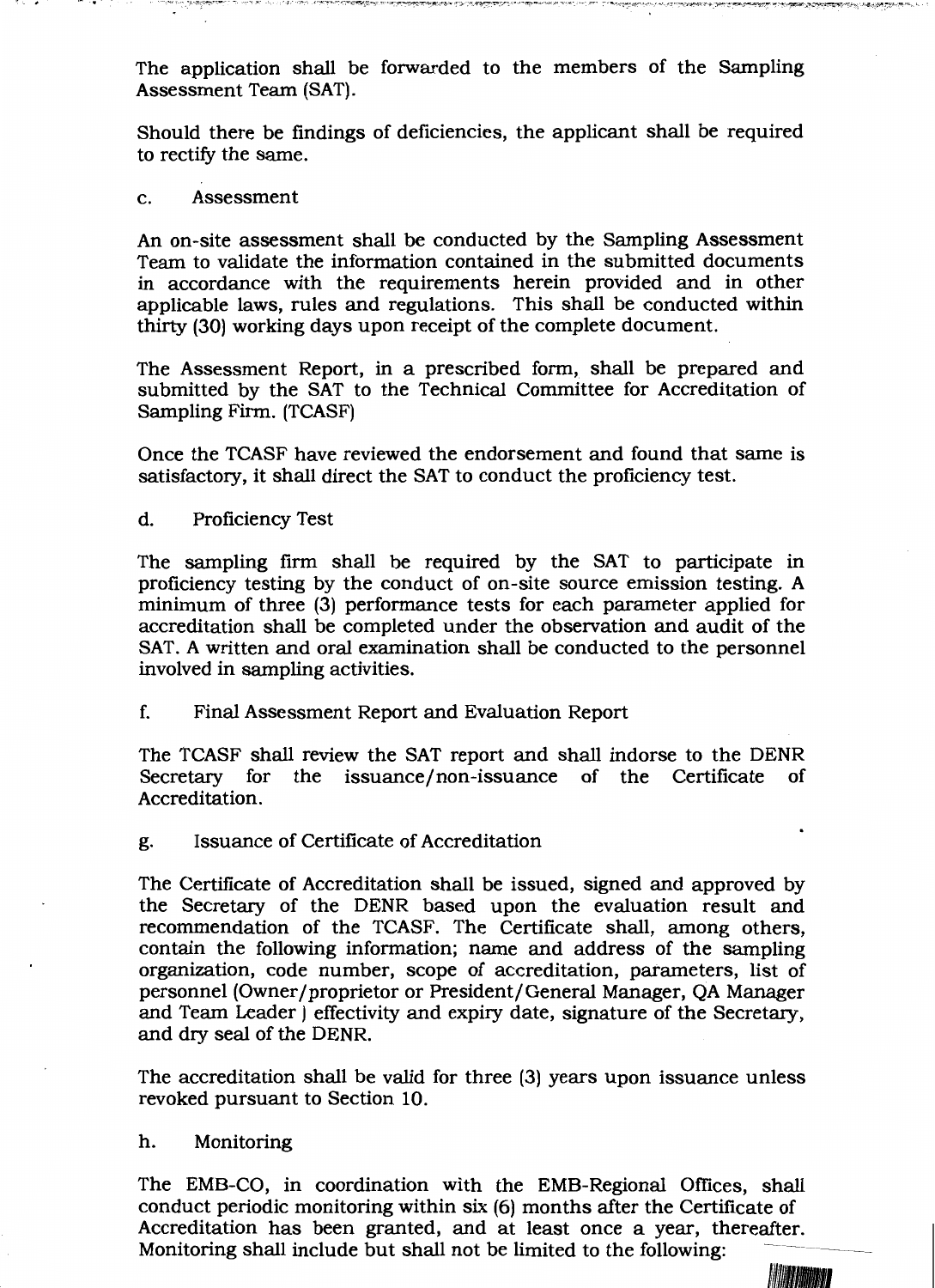- $(1)$ sampling firm's inspection
- on-site observations of sampling activities  $(2)$
- provision of quality control activities  $(3)$
- health and safety requirements  $(4)$
- $(5)$ emission test report review
- personnel  $(6)$

#### Section 8. Responsibilities **DENR**  $of$ accredited sampling organizations

TEST A ANTAL 1985 DELLI LALINI LIMBARI SESTEMBALI PER LIMBARAN DELLI LALINI LIMBARAN PER PERSONALI PER

- The accredited sampling firm shall conduct sampling for private a. companies and individuals, DENR, other government agencies/instrumentalities, NGOs, and local government units pursuant to DENR Approved Methods;
- Results of sampling conducted shall be submitted to the DENR b. one (1) month after the conduct of sampling or in special cases, a maximum of two (2) months;
- The accredited sampling firm shall submit annual reports c. according to the EMB prescribed format.
- d. The accredited sampling firm shall notify DENR of changes in any aspects of its operation, personnel, etc.

## Section 9. Grounds for suspension of Certificate of Accreditation

- a. Verified improper sampling techniques/procedures including calibrations, maintenance, etc.
- b. Non-submission of the annual reports;
- c. Refusal to allow the monitoring team to perform its functions;
- d. Violation of DENR requirements on health and safety procedures, waste management, and hazard and risk assessment.

#### **Section 10.** Grounds for revocation of Certificate of accreditation

- a. Falsification of documents and test results;
- b. Refusal to conduct on-site demonstration and/or proficiency test; and
- c. Firms with repeated suspensions incurred within the same calendar year.

## Section 11. Disqualification

Firms whose Certificate of Accreditation are revoked are automatically disqualified and no longer qualified for reinstatement.

#### Section 12. Reinstatement of the suspended Certificate of **Accreditation**

The Certificate of Accreditation shall be reinstated after application of corrective actions as required by EMB and payment of fines.

**Albuman**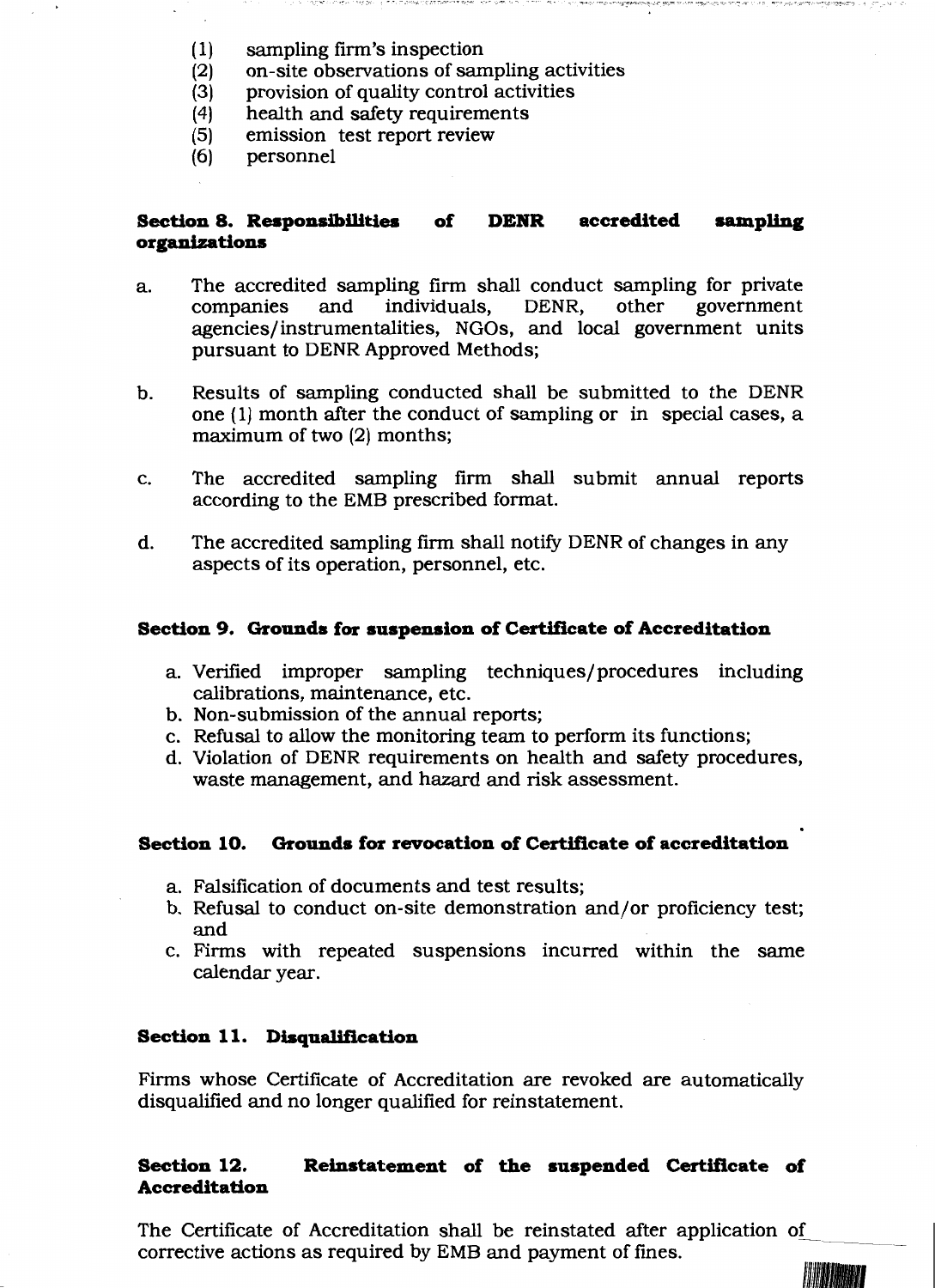## Section 13. Schedule of fees and fines

المستحدث المساحة المشاركة والمتحادث والمكافئة فاستشفت والمتكافئة المتحافظة كالمتحد

The following fees shall be paid to the EMB when applying for accreditation.

| Application fee                        | PhP 300.00      |
|----------------------------------------|-----------------|
| Assessment fee                         | 500.00/man-hour |
| Reassessment fee                       | 500.00/man-hour |
| Accreditation fee                      | 30,000.00       |
| (payable upon issuance of Certificate) |                 |
| <b>Fines for reinstatement</b>         | 30,000.00       |

All fees and fines collected in the implementation of this Order shall be deposited to the Air Quality Management Fund pursuant to Section 14 of RA 8749.

### **Section 14. Renewal of Accreditation**

The Certificate of Accreditation shall be valid for three (3) years and shall be renewed within two (2) months before its expiration.

### **Section 15. Requirements for Renewal**

- Assessment of previous stack testing activities; 1.
- $2.$ Good standing record; and
- 3. Continuing education on air quality source emission testing.

### **Section 16. Transitory Provision**

Existing stack emission testing firms may still conduct sampling until 31 July 2006. After this date, no firm shall be allowed to conduct source testing for compliance purposes unless accreditation is secured from EMB.

### **Section 17. Separability Clause**

All Orders, Circulars and Instructions inconsistent herewith are hereby repealed or amended accordingly

#### **Section 18. Effectivity**

This Order shall take effect fifteen (15) days from date of publication in at least two newspapers of general circulation.

MICHAEL T. DEFENSOR Secretary

Publication: January 21, 2006<br>Maille Standard Today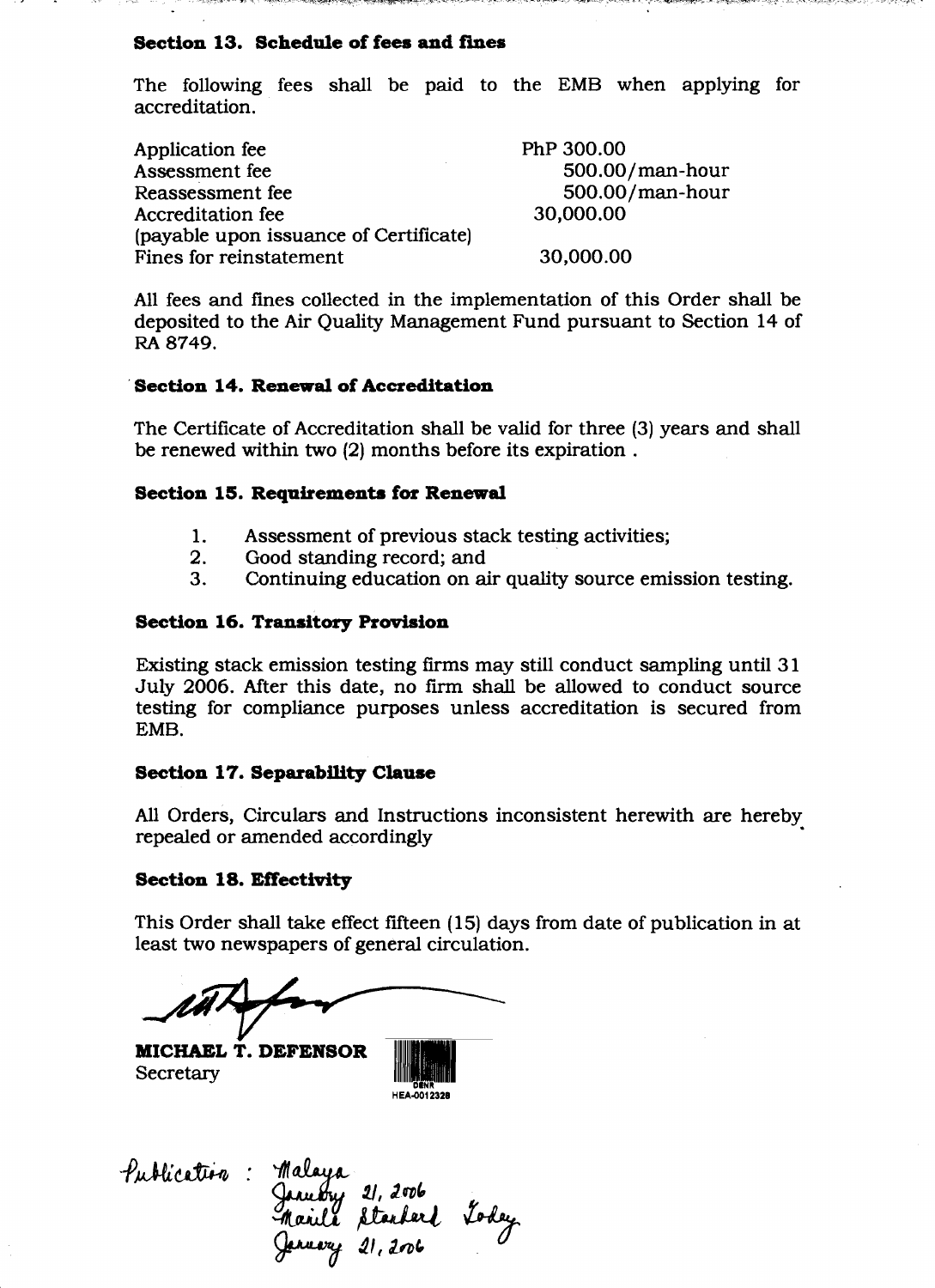# **ANNEX A**

# PARAMETERS AND METHODS FOR SOURCE EMISSION TESTING

 $\langle \cdot \rangle$ 

|                                                                        | <b>STANDARD APPLICABLE</b>                                                                                                                                                                                                                                                                              |                                                  |
|------------------------------------------------------------------------|---------------------------------------------------------------------------------------------------------------------------------------------------------------------------------------------------------------------------------------------------------------------------------------------------------|--------------------------------------------------|
| <b>PARAMETER</b>                                                       | <b>TO SOURCE</b>                                                                                                                                                                                                                                                                                        | <b>METHOD OF SAMPLING *</b>                      |
| Antimony and its<br>Cmpds.                                             | Any source                                                                                                                                                                                                                                                                                              | <b>USEPA Methods 1 through</b><br>5 or 29        |
| Arsenic and its<br>Cmpds.                                              | Any source                                                                                                                                                                                                                                                                                              | <b>USEPA Methods 1 through</b><br>5 or 29        |
| Cadmium and its<br>Cmpds.                                              | Any source                                                                                                                                                                                                                                                                                              | <b>USEPA Methods 1 through</b><br>5 or 29        |
| Carbon<br>Monoxide                                                     | Any industrial source                                                                                                                                                                                                                                                                                   | <b>USEPA Method 3 or 10</b>                      |
| Copper and its<br>Cmpds.                                               | Any industrial source                                                                                                                                                                                                                                                                                   | <b>USEPA Methods 1 through</b><br>5 or 29        |
| <b>Hydrofluoric Acid</b><br>and Fluoride<br>Compounds                  | Any source other than<br>manufacture of Aluminum<br>from Alumina                                                                                                                                                                                                                                        | <b>USEPA Method 13 or 14</b><br>as appropriate   |
| Hydrogen<br>Sulfide                                                    | i) Geothermal power plants<br>ii) Geothermal Exploration<br><b>And Well Testing</b><br>iii) Any source other than (i)<br>and (ii)                                                                                                                                                                       | USEPA Method 11, 15 or<br>16 as appropriate      |
| Lead                                                                   | Any trade, industry or<br>process                                                                                                                                                                                                                                                                       | <b>USEPA Methods 1 through</b><br>5or 12 or 29   |
| <b>Mercury</b>                                                         | Any source                                                                                                                                                                                                                                                                                              | <b>USEPA Methods 1 through</b><br>5 or 29 or 101 |
| <b>Nickel and its</b><br>Cmpds. Except<br>Nickel Carbonyl <sup>f</sup> | Any source                                                                                                                                                                                                                                                                                              | <b>USEPA Methods 1 through</b><br>5 or 29        |
| NO <sub>x</sub>                                                        | 1) Manufacture of Nitric<br><b>Acid</b><br>2) Fuel burning steam<br>generators<br>a) Existing Source<br>b) New Source<br>Coal-fired<br>i)<br>Oil-fired<br>ii)<br>3) Diesel-powered<br>electricity generators<br>4) Any source other than<br>$(1), (2)$ and $(3)$<br>a) Existing Source<br>b) New Source | <b>USEPA Methods 1 through</b><br>4 and Method 7 |